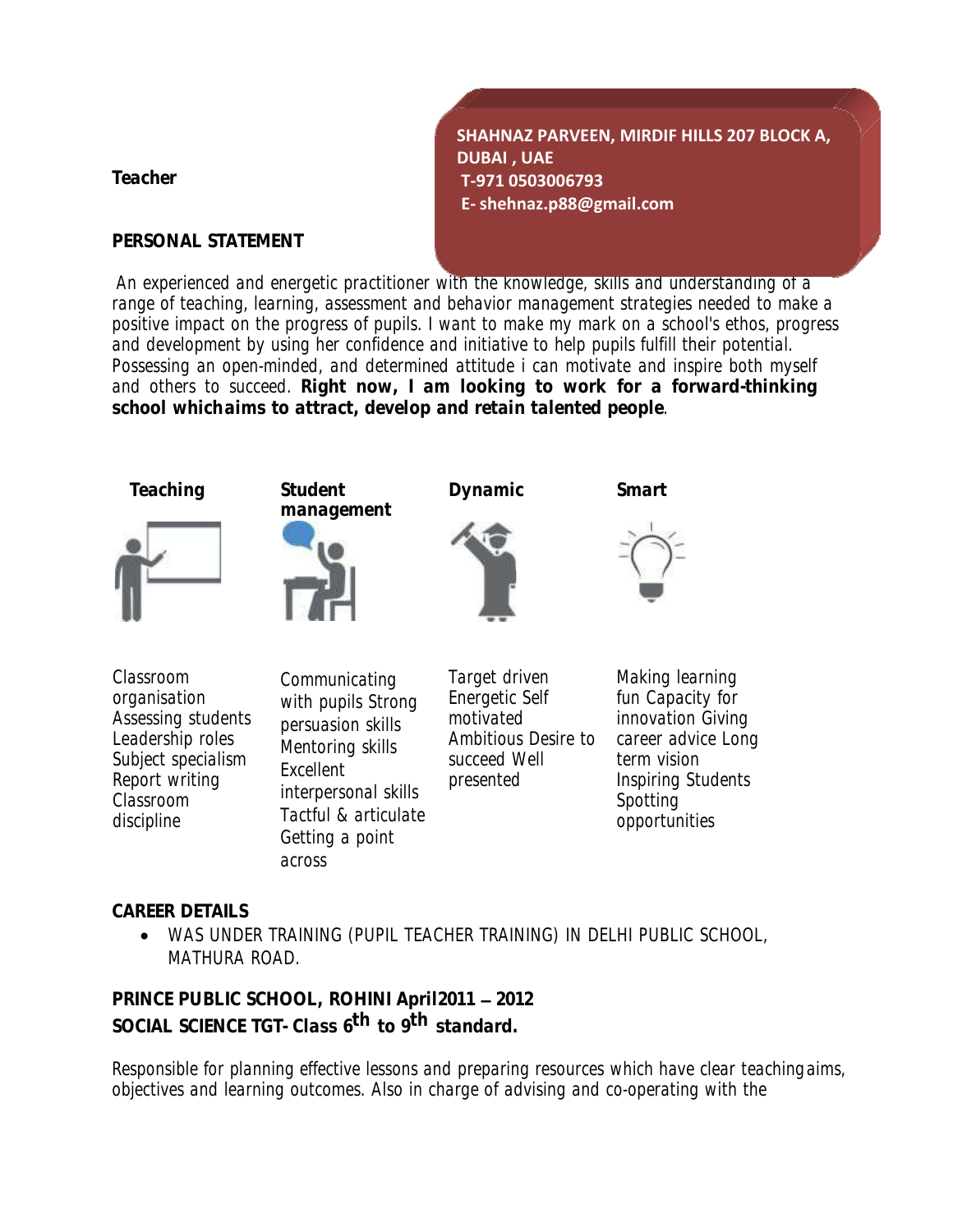Head-teacher and other teachers on the preparation and development of courses of study, teaching materials, teaching programmer, methods of teaching and assessment and pastoral arrangements.

**Duties**

- Provided guidance and advice to pupils on educational and social matters.
- Liaising with the parents or guardians of pupils.
- Looked after the teaching material and resources.
- Liaising with colleagues as appropriate in areas of curriculum planning.
- Given informative, helpful and accurate reports to parents on a pupil's progress.
- Updated records of and reports on the personal and social needs of pupils.
- Communicated and co-operated with persons or bodies outside the school.
- Taken a full part in school assemblies as required.

## **QUEEN MARYS SCHOOL ROHINI April 2012-2014SOCIAL**

# **SCIENCE TGT**

**Responsibilities:**

- Taught social science classes of standard 7<sup>th</sup> and 8thS to a diverse array of students of varying ages and abilities
- Plan and organize hands-on activities that encourage active student participation, involvement, and team work
- Advisor for Geography Club, focus on fostering student leadership and organizing social and community events
- Maintain an orderly, peaceful, and positive learning environment, applying disciplinary measures when necessary
- Incorporating cultural, social, and historical components into the curriculum to diversify and expand learning material,
- Taken moral science classes as well.

## **KIIT WORLD SCHOOL PITAMPURA July 2014- November 2014.**

- Taught classes 8<sup>th</sup> and 9<sup>th</sup> standard.
- Taken quiz club based on general knowledge specially in social science.
- Prepared students for several assemblies.
- Taken Moral science classes.
- Prepared the pupils for several intra-inter school competitions.
- Planned and taken Remedial classes.

## **BANGALORE INTERNATIONAL SCHOOL, Hennur, Bengaluru August2016-April 2017**

- Working as a Geography teacher in middle school.
- Incorporating geographical visible weeks for the awareness of the currentaffairs and awareness.